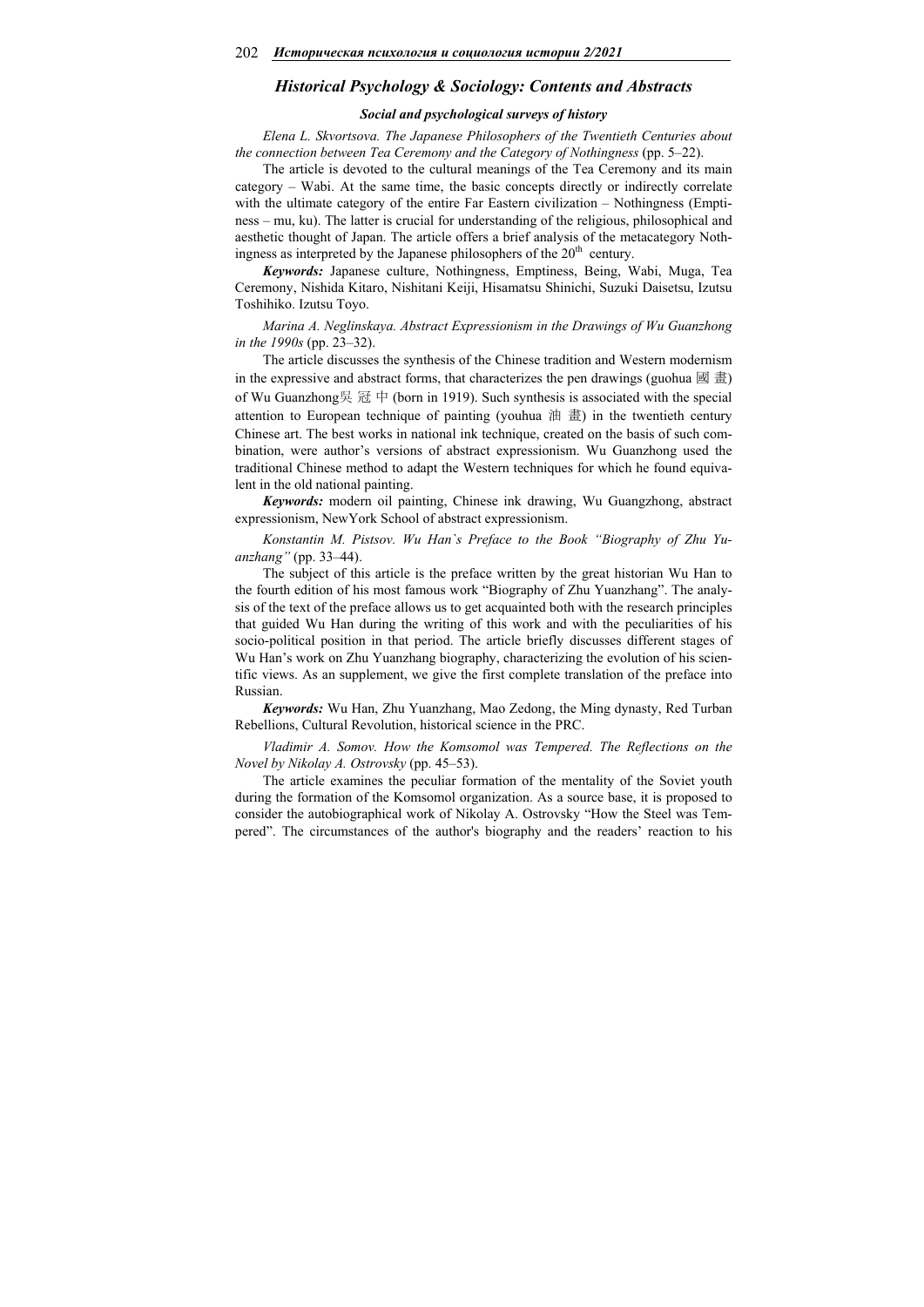novel make it possible with a high degree of reliability to reconstruct significant factors in the dynamics of the worldview of the Soviet youth in the 1920s and 1930s.

*Keywords:* the USSR, the Soviet society, generational approach, Soviet patriotism.

## *Comparative and cultural anthropology*

*Dmitry M. Timokhin. Migration of the nomadic Turkic peoples of Desht-i Qipchaq in the lands of Khorasan and Maverannahr in the 12th century in the texts of Muslim historians of the*  $12^{th}$  *– the first half of the 13<sup>th</sup> century (pp. 54–71).* 

Within the framework of this article, I would like to draw attention to the peculiarities of the migration of the nomadic Turkic tribes of the eastern Desht-i Qipchaq to the lands of Khorasan and Maverannahr in the 12<sup>th</sup> century. We will be more interested in the descriptions of this process in the Muslim literary monuments of the  $12<sup>th</sup>$  – the first half of the  $13<sup>th</sup>$  centuries, or rather, the reasons for the beginning of migration processes in this period and the factors that enhance them, which these historians single out as such. It is important to identify the most important causes and factors contained in Muslim sources and analyze them. We hope that our article will be useful to specialists in the history of the nomadic tribes of the eastern Desht-i Qipchaq and those who deal with Muslim historiography of the pre-Mongolian period.

*Keywords:* nomadic Turkic tribes, eastern Desht-i Qipchaq, Khorezm, Sultan Sanjar, Karakitays, Muslim sources.

*Vitaly V. Prudnikov. The image of the Langobards in the chronicles of the Norman authors of the*  $11^{th} - 12^{th}$  *centuries (Part II)* (pp. 72–89).

This article explores issues related to the penetration of the Normans into the Mediterranean region. In particular, the greatest attention is paid to the problem of forming image of the Lombards in the Norman tradition. The author hopes that this study will provide the key to the understanding of the reasons for such impressive successes of the Norman conquests not only in Europe, but also in the adjacent regions of Asia and Africa.

*Keywords:* Normans, Langobards, Norman authors, south Italy.

*Oksana V. Moskaletz. Education as an important socio-cultural factor in the development of society (by the example of Egypt)* (pp. 90–101).

Education is the most important factor and indicator of the situation in the sociocultural sphere and, as such, has a significant impact on the nature and dynamics of social progress. By means of the education system as an important part of the institutional framework of a state, the scientific and humanitarian knowledge is disseminated; the basis of the sociocultural evolution of society is formed and in this context, training of professional and cultural personnel capable of generating ideas and putting them into practice becomes of particular importance. The role of education as an important sociocultural prerequisite for growth is by no means utilitarian, since it not only contributes to the implementation of development programs, but also ensures the continuity of the historical, cultural and ethical values of a society, an integral body of which is necessary to mobilize the population to fulfill national tasks and outline prospects. In the present article the author considers the example of Egypt, which has passed a difficult path of evolution of education system and created an institution that serves the main needs of the state, but is not without shortcomings which they try to eliminate for the sake of the future.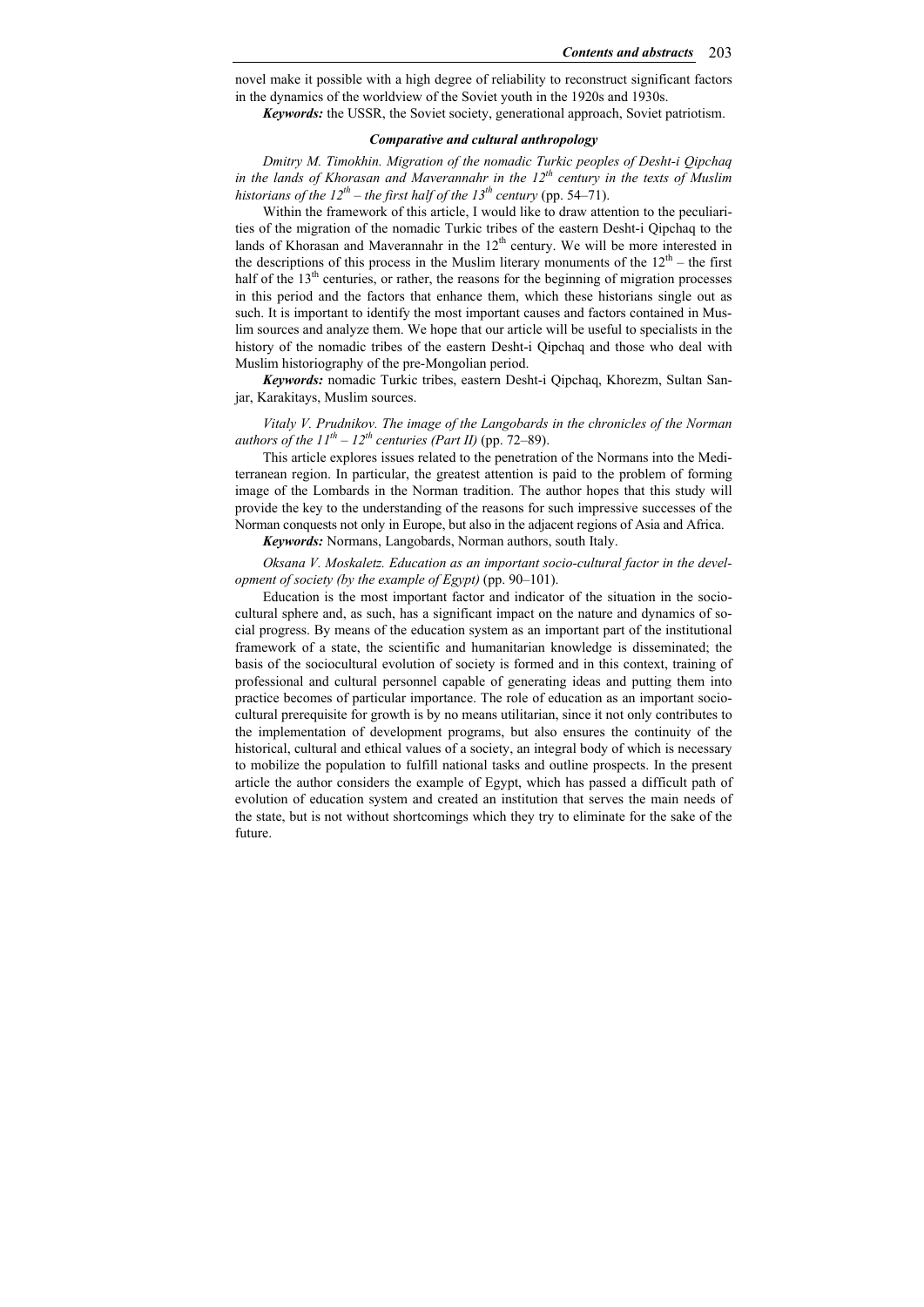#### 204 *Историческая психология и социология истории 2/2021*

*Keywords:* Egypt, future, education system, Muslim education, secular education, reforms of education, socio-cultural development.

*Svetlana V. Prozhogina. A view on the post-colonial reality* (pp. 102–110).

The study of post-coloniality not as a philosophical construct or part of a special terminological framework, civilizational discourse and other things, but as a real function (or product) of colonialism in all forms of its existence is necessary for understanding the modern world order. This also refers to those countries where colonial invasion was occasional and short, but their current participation in the global process is extremely significant for understanding of the modern development of other countries.

*Keywords:* post-colonialism, modernity, multiculturalism, France, Maghreb, the beurs literature.

*Leonid E. Grinin. The Formation of the Early State in Hawaii and the Problems of Stategenesis* (pp. 111–139).

The emergence of the state was one of the most important milestones in social evolution. Each society developed its own unique historical situation, which determined many features of the emerging state. Nevertheless, despite the huge variety of specific ways of state formation, we can speak about the laws of state genesis. Among researchers of early political forms, significant disagreements often arise regarding chiefdoms (non-state polities, headed by a chief, often hereditary, and in which privileged social groups often already exist). The problem is whether to categorize certain societies as a complex chiefdom or as already an early state. All attempts to develop a theory of unilinear political evolution end in failure. This is not surprising, since political evolution developed as a multilinear one, forming at the level of complex societies various types of polities, which, however, can be considered as being at the same evolutionary level. The most important idea of the present article is that such forms of organization of postprimitive society as complex chiefdoms, large confederations, large civil and temple communities, and some others, can be considered as analogues of the early state. Such polities-analogues turn into an early state no longer in a "vertical" way, that is, not by moving to a new level of development, but in a "horizontal" way, that is, by substituting one type of relations (more traditional) for another type (more formal and administrative). The main part of the article is devoted to the analysis of the most developed complex chiefdoms – Hawaiian. There have been long-lasting debates concerning the point whether the Hawaiian polities should be considered an early state or a complex chiefdom. We show that prior to the arrival of James Cook, there was no state in Hawaii. The Hawaiian polities should be classified as analogues of the early state, that is, as a society of the same level of development as the early states, but lacking some of the characteristics of the latter. This is due to the fact that the entire political and social organization in Hawaii was based on strict rules and ideology of kinship, and the ruling groups were endogenous castes and quasi-castes. The transition to statehood took place only during the reign of Kamehameah I at the beginning of the  $19<sup>th</sup>$  century. The article provides a detailed analysis of the difference between the Hawaiian chiefdoms before the arrival of Cook differed and the Hawaiian state of the 19<sup>th</sup> century. The history of Hawaii provides a unique opportunity to follow step by step how the analogue of the early state transformed into an early state.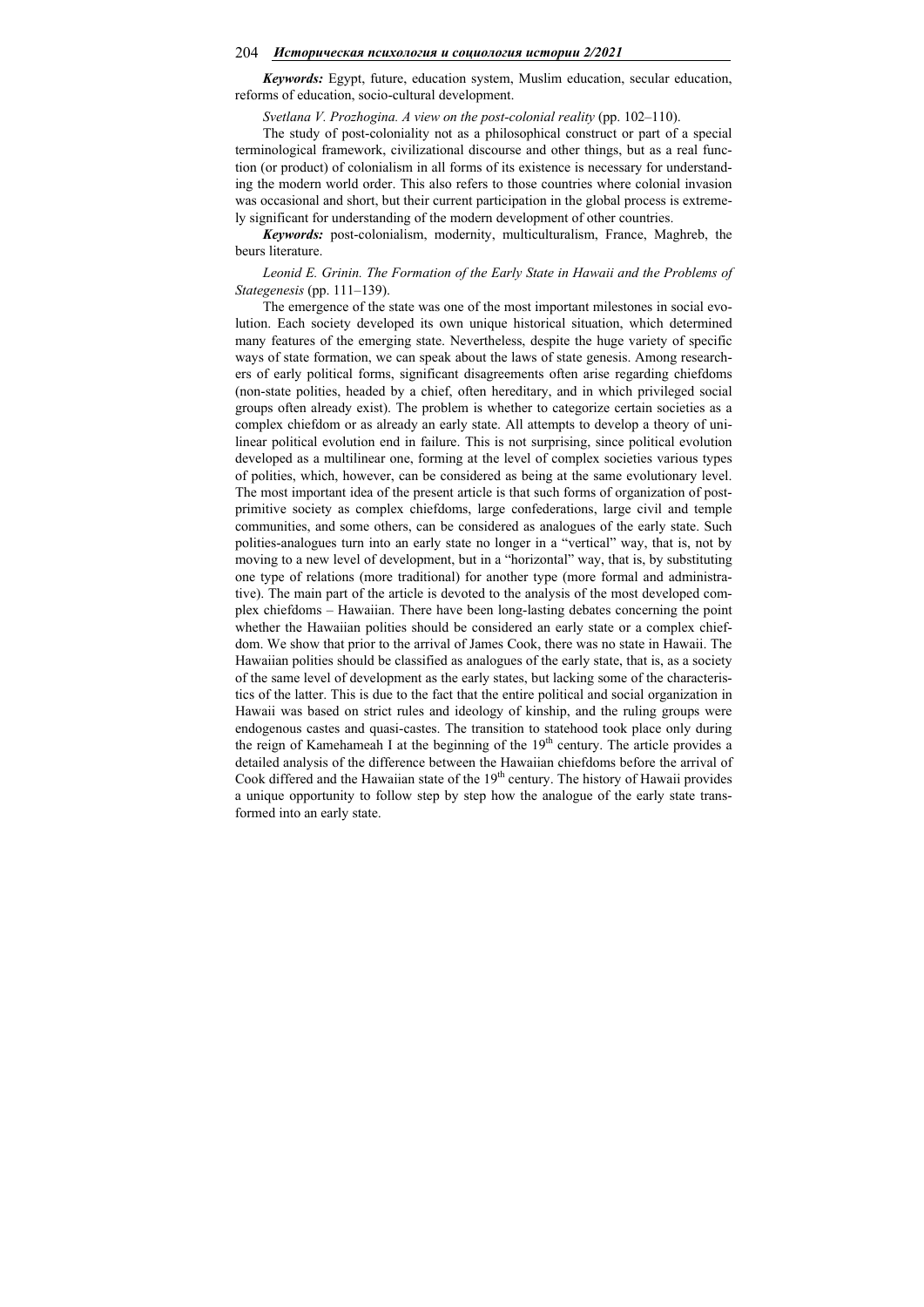*Keywords:* polity, chiefdom, complex chiefdom, state, early state, analogue of the early state, the Hawaiian chiefdoms, pre-contact chiefdoms, kin lines, the elder line, taboo, castes, Kamehameah I, Kamehameah II, James Cook.

*Valery K. Zakharov. From Complicated World and Human to Synthecracy*  (pp. 140–158).

The synthetic (unifying) philosophical conception about the world proceeds from the assumption that the synthetic (unified) (i.e., material or mental) world can be generally defined as a totality including 1) the natural world (both material and mental) of the Earth and the Universe; and 2) supra natural world (both material and mental) which the humanity has created and continues to create in the process of its living.

The mental world contains people's mental world. The mental world is vertically divided into conscious world and subconscious world, and it is horizontally divided into the sensual world of people and the thought (clever or stupid) world of people. Of special interest is the study and description of the interaction between people's mental world and their material world through human activity or in a broader sense, through the human creativity. The article describes how a social change that occurs in the unified world affects the human complicating creativity. In particular, it is shown that today the inhabitants of many modern states have created and confirmed a temporal staircase of (vital) creative ages of a human. At each level of this temporal staircase, there appears some predominant and more complicated creativity with new characteristics.

Finally, it is shown that the existing age complication of human creativities affects the future social existence of the synthetical world, determined in particular by the peculiar synthecratic way of State government, in which the wise creative age of a person plays the most important role in comparison with the democratic way.

*Keywords:* world, material world, human mental world, conscious world, subconscious world, human sensual world, human thought world, social development of humanity, staircase of ages of human creativities, pyramid of ages of creativities of nation, psychological foundations of State government, sophycracy, democracy, synthecracy.

*Ahmad Ardi, Nikolay P. Maletin. ASEAN and STR in 2010–2020: Urgent Problems of International Relations* (pp. 159–166).

The article reflects the features of the key directions of regional relations between Southeast Asia (SEA) and the South Pacific Region (SPR) in the 2010–2020s. By the example of the countries of Oceania, new vectors of cooperation of the "ASEAN +" model are shown, and each country of Southeast Asia with the South Pacific Region, as well as innovative vectors developed by the states of Southeast Asia and the South Pacific Region in bilateral formats according to the strategy of their international cooperation in the subregions of Oceania. There are identified the traditional and innovative directions of interaction between countries in the context of the global economic crisis and the Covid-19 pandemic. A conclusion is made about the consequences of the development of economic relations between the countries of neighboring regions in the context of changing developmental strategy of a multipolar world. Constructive forecasts are proposed for the development of interregional relations in Southeast Asia and the South Pacific Region, as well as their individual states in the context of the formed new stages of a multipolar world.

*Keywords:* South Pacific, Southeast Asia, Southeast Asia and South Pacific Region, China and South Pacific Region, PRC and Southeast Asia, Oceania, international rela-